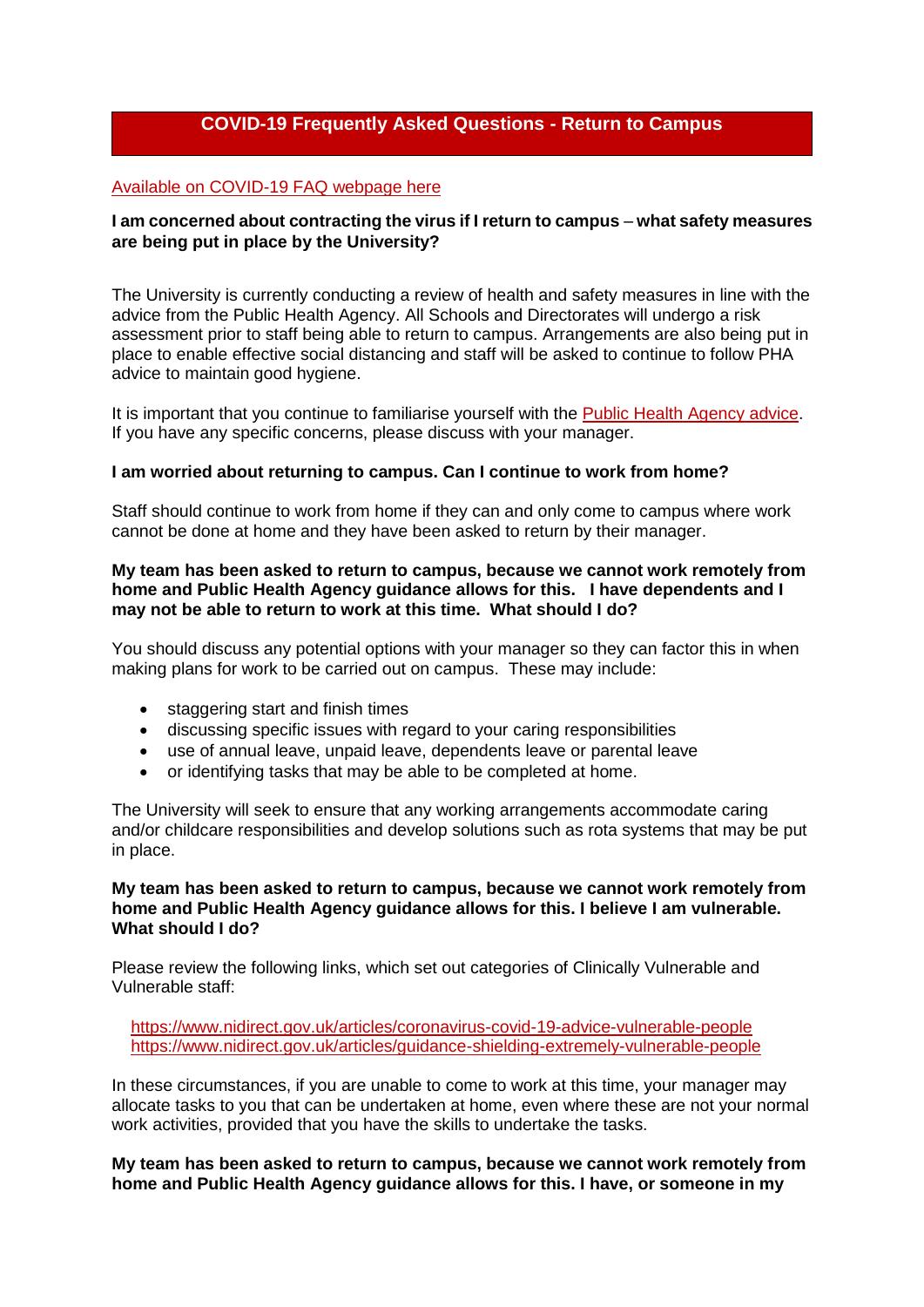## **household has, underlying health conditions and I am not able to return to work at this time. What should I do?**

If you or anyone in your household are not displaying any symptoms, and you are able to leave your home, it is expected that you will return to campus if you cannot work remotely from home. You should discuss your circumstances with your manager so as they can factor this in when making plans for work to be carried out on campus including carrying out a Health and Safety Risk Assessment, a Return to Work (RTW) on Campus discussion and to ask for medical guidance from the member of staff's GP. In certain circumstances, it may be the case that your manager allocates work to you that can be done from home.

Shielded individuals will not be asked to return to campus until further notice.

# **I have received a letter advising me to shield, what should I do?**

Staff who have been contacted by the NHS and asked to stay at home for 12 weeks (i.e. those individuals considered to be at extremely high risk of severe illness with COVID-19) and are shielding but otherwise well should advise their manager. If you are able to work from home during the period of shielding you will continue to be paid as normal.

The Public Health Agency provides advice on who should shield and how to do this effectively. Please follow the advice published on the [PHA website](https://www.publichealth.hscni.net/)**.**

# **I live in the same household as someone who is shielding, what do I do?**

If you live with someone who has been identified as being at highest clinical risk and is shielding, you do not need to shield. However, you should read and familiarise yourself with the shielding guidance, and strictly follow social distancing measures on the [PHA website.](https://www.publichealth.hscni.net/)

# **If I cannot complete my work from home and I am not able to return to campus at this time, where can I find tasks that may be completed from home?**

Your manager has been asked to look at whether tasks can be redistributed within your team so that those that can be done remotely are allocated to those who cannot return to campus. Also, The Connect Task Portal provides managers and staff with a toolkit for sharing and accessing tasks that require additional support.

Guidance for using the portal can be found on the [People and Culture website.](http://www.qub.ac.uk/directorates/HumanResources/connect-task-portal/)

### **What adjustments (other than working from home) might we have to make for someone who has had the virus?**

As with the duty to make reasonable adjustments under equality legislation, the best way of ascertaining what adjustments need to be made is for the Manager to:

- talk to the employee
- find out what they need in order to do their job
- and to make the adjustments if it reasonable to do so

The most obvious will be a risk-assessed phased return to work if they are still recovering.

Where an employee is disabled, there is a legal obligation for employers to make reasonable adjustments.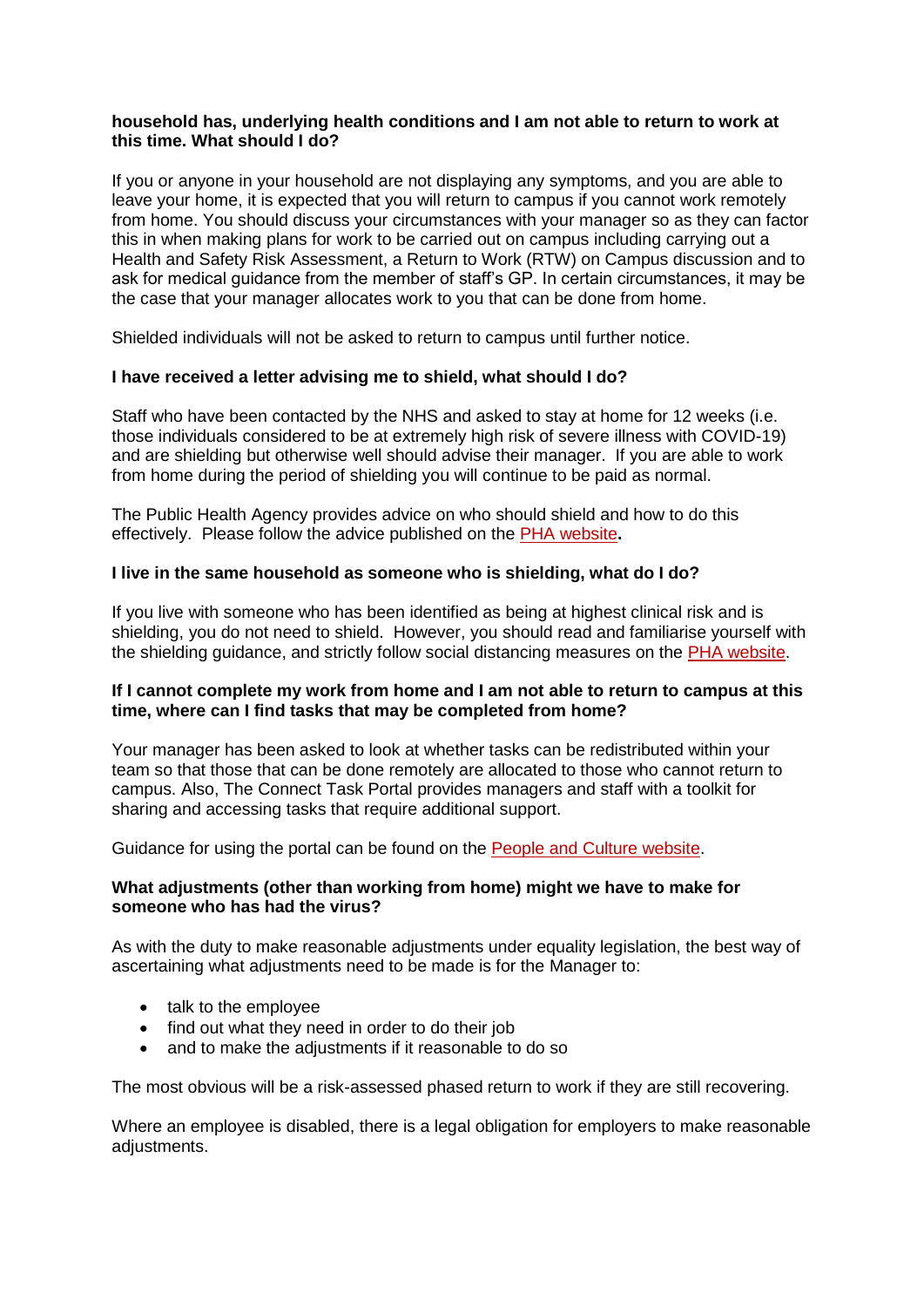Initially, it may take staff some time to recover and they may need a phased return to work, gradually increasing hours until they can return to full capacity.

Staff may need time off for hospital appointments and follow up. It will be important in any event to:

- discuss the employees needs;
- make a referral to occupational health;
- ensure that they can manage the workload.

Access to Work – a government scheme which provides financial assistance by way of a grant to fund special equipment, adaptations or support worker services to help disabled people to do things like answer the phone or go to meetings and which can provide help in getting to and from work – might also be useful.

Discounting virus-related absence from any sickness related absence policy can also be a reasonable adjustment given the circumstances.

### **Can I change my working hours at this time to suit my dependent needs?**

If you wish to move to part-time hours or change your working pattern, you should discuss this with your manager. A request to reduce your hours can be made via the [Flexible](https://www.qub.ac.uk/directorates/HumanResources/managers/leave-toolkit/family-leave/flexible-working/)  [Working Policy.](https://www.qub.ac.uk/directorates/HumanResources/managers/leave-toolkit/family-leave/flexible-working/)

#### **As I work from home, can I reclaim expenses associated with acquiring equipment and maintaining a home office?**

The University is not proposing to cover additional expenses and discourages staff purchasing their own equipment and printing materials. If lockdown continues for a significant period of time, consideration will be given to the equipment needs of staff working from home.

#### **Can I claim tax relief for working from home due to Covid-19?**

Currently the University has no plans to pay a tax free sum of up to £6 per week to staff members in relation to additional household expenses incurred when a staff member is working from home due to Covid-19.

However you may be entitled to claim tax relief directly from HMRC, on £6/wk (tax savings worth £1.20/wk (about £62/year) for basis 20% rate taxpayer and £2.40/wk (about £124/yr) for higher 40% rate taxpayer). Therefore if you have extra costs due to necessary working from home you can ask for the amount to be deducted from your taxable income

If you believe you have higher increased costs then you can claim more than £6/wk, but you will need evidence of the cost increases.

A claim can be made through your HMRC self-assessment form if you complete one. Alternatively you can complete an [online P87 form](https://www.gov.uk/guidance/claim-income-tax-relief-for-your-employment-expenses-p87) through your Government Gateway account or by filling out a [postal P87 form](https://www.gov.uk/guidance/claim-income-tax-relief-for-your-employment-expenses-p87) and sending it to HMRC.

HMRC has issued guidance on the tax position where employers reimburse expenses for employees working from home as a result of coronavirus and this can be accessed [here.](https://www.gov.uk/guidance/check-which-expenses-are-taxable-if-your-employee-works-from-home-due-to-coronavirus-covid-19)

For any other queries, please contact the Salaries Office.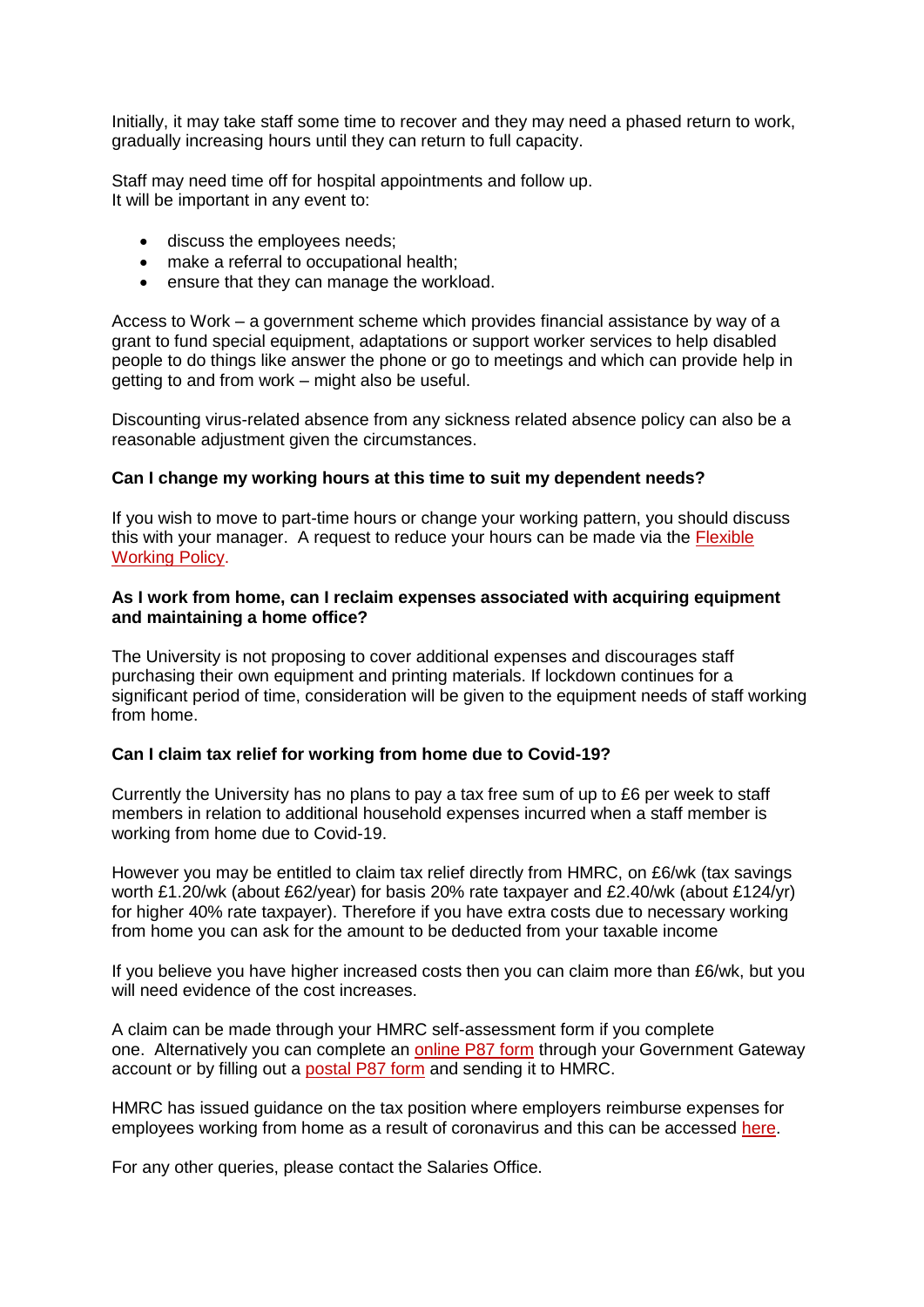## **My colleague is not working any more hours than I am, but I am being paid part-time and they are being paid full-time.**

The University is managing a major crisis at present and having stability for the workforce at this time is critical to ensuring health and safety. The University acknowledges that remote based work is working well for the majority of staff, but there will be some staff members who will have additional capacity at this time. Managers are continuing to ensure where possible that staff are utilised to their best effect and to full capacity.

When the situation starts to settle, staff will be asked to do commensurate work in line with their hours and they may be asked to work a different pattern to accommodate the Public Health Agency guidance. Staff may also be asked to undertake different tasks as and when required.

### **I am finding Teams calls are being set-up on a continual basis as we continue to work remotely.**

It is important to take breaks throughout the day to maintain your health and wellbeing.

Schedule out some time in your day where meetings are not put in the diary. Staff can also try a meeting free afternoon in the week to offer some time to catch-up and to take a break from Teams meetings.

### **I am feeling isolated and I would like to return to working on campus even though I can work from home.**

If you are feeling isolated at this time, please discuss with your manager to see if there are any options which will help you feel more engaged and connected whilst remaining at home. There also may be opportunities for you to do some work on campus but an appropriate risk assessment will need to be done before this could happen.

The government advice is to remain working remotely for the time-being, if you can do so.

# **I can do some work onsite and some work from home, how can this be facilitated.**

Each School and Directorate are currently working through business recovery plans to facilitate staff to return to the campus as and when it is safe to do so. It will continue to be critically important that staff follow the PHA advice including social distancing.

Therefore, to ensure there is sufficient space to allow teams to move around the office space with relative ease, there may be a need for staggering of hours and rotas to be put in place. Each area has a business recovery representative and if you contact your manager they should be able to help you to understand how this will work, as and when your area is ready to return to campus.

### **Where can I find more information?**

Below are some useful links to further information:

- Our [People and Culture website](https://www.qub.ac.uk/directorates/HumanResources/a-z/)
- Staff FAQs
- **•** [Sickness Absence Toolkit](http://www.qub.ac.uk/directorates/HumanResources/managers/sickness-absence-toolkit/supporting-staff-with-a-disability/)
- [Supporting Staff with a Disability](http://www.qub.ac.uk/directorates/HumanResources/managers/sickness-absence-toolkit/supporting-staff-with-a-disability/)